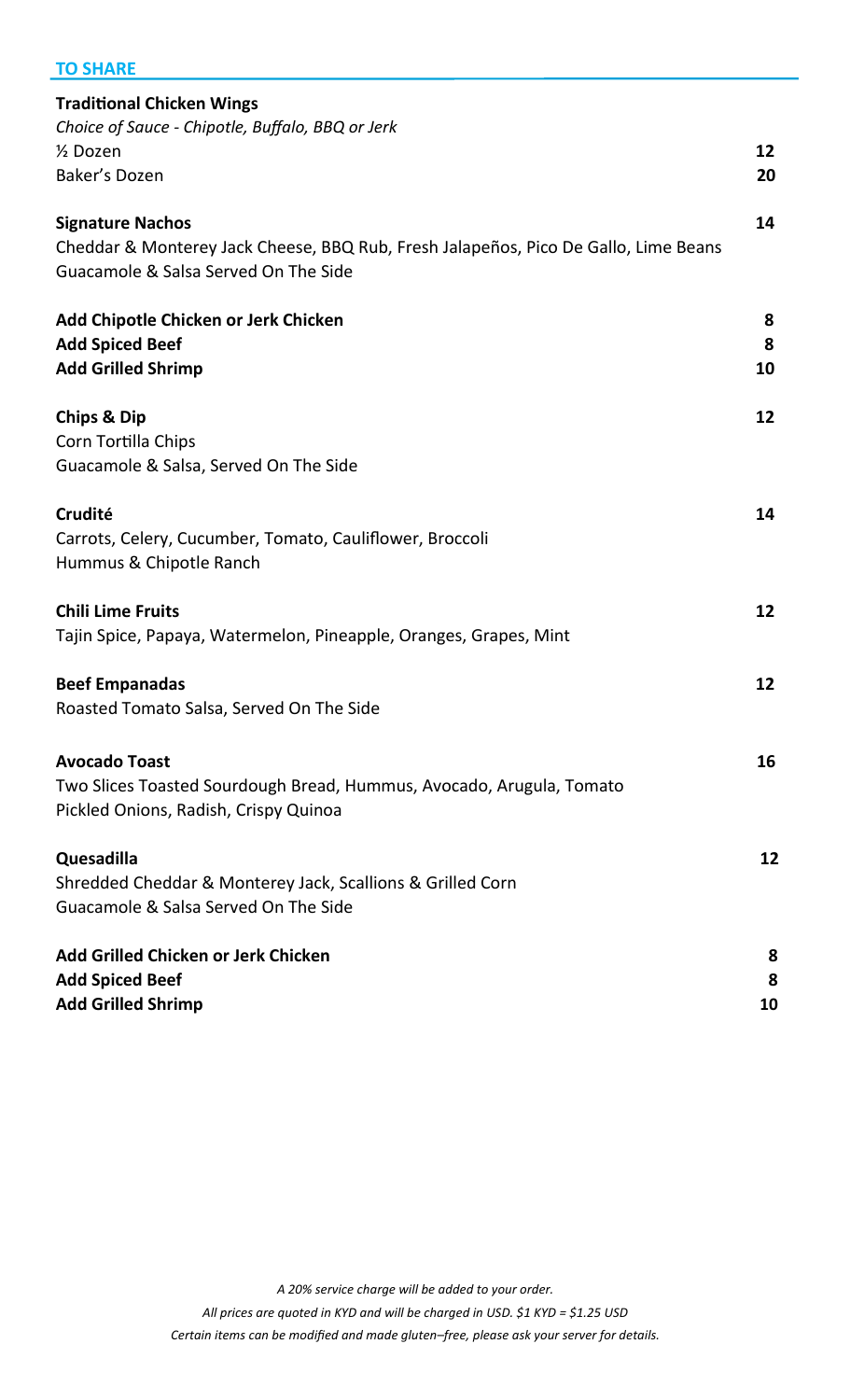| <b>SALADS &amp; BOWLS</b>                                                                              |    |
|--------------------------------------------------------------------------------------------------------|----|
| <b>Bar Jack Greens</b><br>Baby Greens, Cherry Tomatoes, Grapes, Dried Cranberries, Cucumber, Red Onion | 14 |
| Choice Of Passion Fruit Or Balsamic Vinaigrette                                                        |    |
| <b>Kale Caesar Salad</b>                                                                               | 13 |
| Kale, Focaccia Crouton, Shaved Parmesan, Caesar Dressing                                               |    |
| W.O.C. (West of Cayman) Bowl                                                                           | 15 |
| Baby Greens, Grilled Corn, Pico de Gallo, Black Beans, Queso Fresco, Avocado                           |    |
| Crispy Tortilla Strips, Chipotle Ranch Dressing                                                        |    |
| <b>Enhancements</b>                                                                                    |    |
| Grilled Or Jerk Chicken Breast                                                                         | 8  |
| <b>Grilled Shrimp</b>                                                                                  | 10 |
| Snapper                                                                                                | 14 |
| <b>Beyond Beef Patty</b>                                                                               | 10 |
| <b>Lemon Chicken</b>                                                                                   | 22 |
| Bulgur, Cucumber, Carrots, Cauliflower, Spiced Chickpeas, Cranberries,                                 |    |
| Pumpkin Seeds, Tahini Dressing                                                                         |    |
| <b>Tajin Shrimp</b>                                                                                    | 24 |
| Quinoa, Cucumber, Carrots, Tomato, Roasted Corn, Avocado, Sunflower Seeds, Lime Aioli                  |    |
| <b>Tuna Bowl</b>                                                                                       | 26 |
| Brown Rice, Sesame Soy Sauce, Edamame, Radish, Carrots, Cucumber, Scallions                            |    |
| Pickled Ginger Red Cabbage, Crispy Tempura Flakes, Spicy Aioli                                         |    |

## **TACQUERIA Chipotle Chicken Tacos 16** Tortilla, Lettuce, Roasted Corn Salsa, Queso Fresco **Blackened Fish Tacos 18** Tortilla, Caribbean Slaw, Toasted Pumpkin Seeds, Lime Aioli **Cauliflower Tacos 15** Tortilla, Aji Panca, Pickled Red Cabbage Slaw, Queso Fresco, Aji Aioli